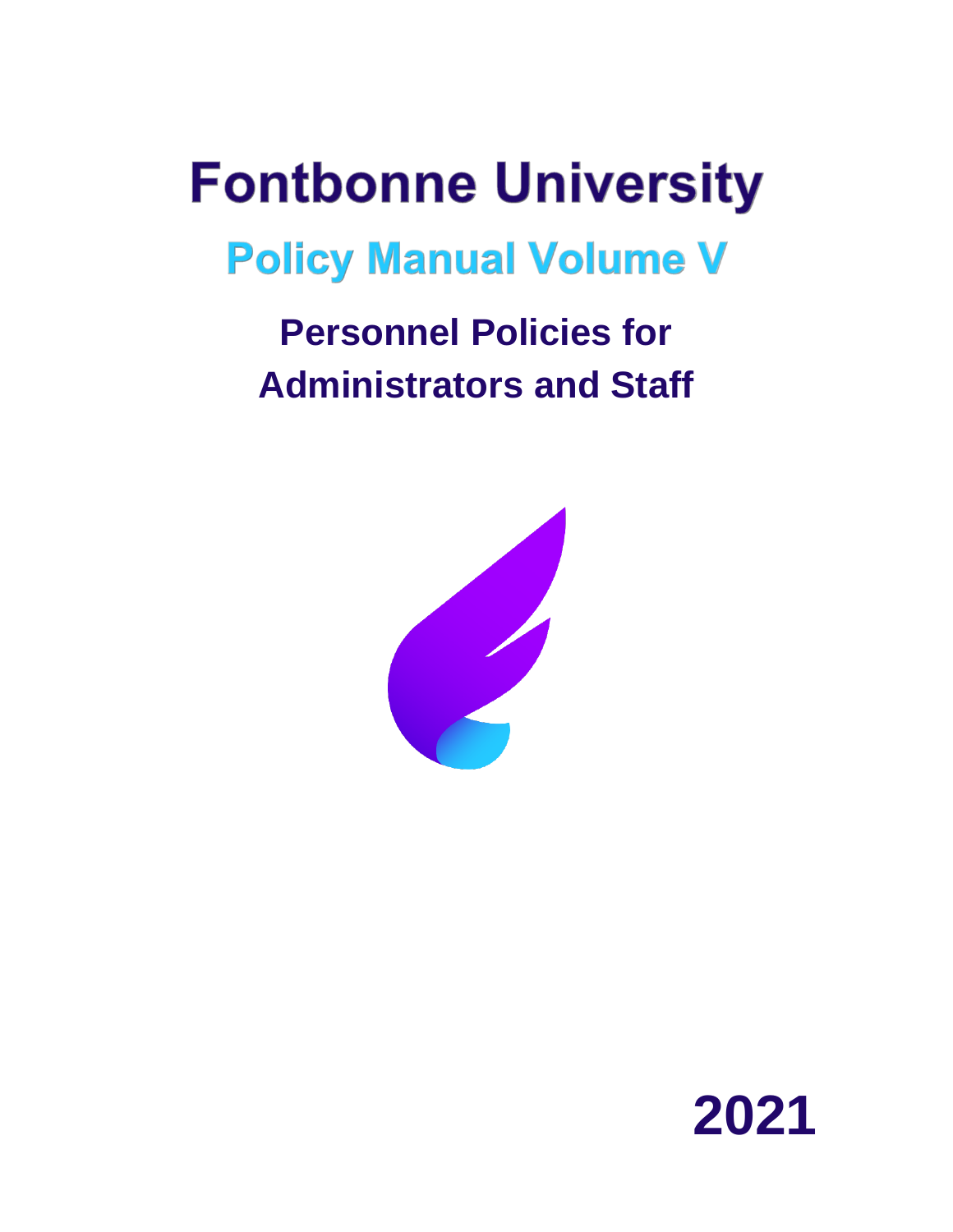#### **Table of Contents** Volume V PERSONNEL POLICIES FOR ADMINISTRATORS AND STAFF

| 5.0   |  |
|-------|--|
| 5.1   |  |
| 5.1.1 |  |
| 5.1.2 |  |
| 5.1.3 |  |
| 5.2   |  |
| 5.2.1 |  |
| 5.2.2 |  |
| 5.2.3 |  |
| 5.3   |  |
| 5.4   |  |
| 5.4.1 |  |
| 5.4.2 |  |
| 5.4.3 |  |
| 5.5   |  |
| 5.5.1 |  |
| 5.5.2 |  |
| 5.5.3 |  |
| 5.6   |  |
| 5.7   |  |
| 5.7.1 |  |
| 5.7.2 |  |
| 5.7.3 |  |
| 5.7.4 |  |
| 5.7.5 |  |
| 5.8   |  |
| 5.8.1 |  |
| 5.9   |  |
| 5.10  |  |
| 5.11  |  |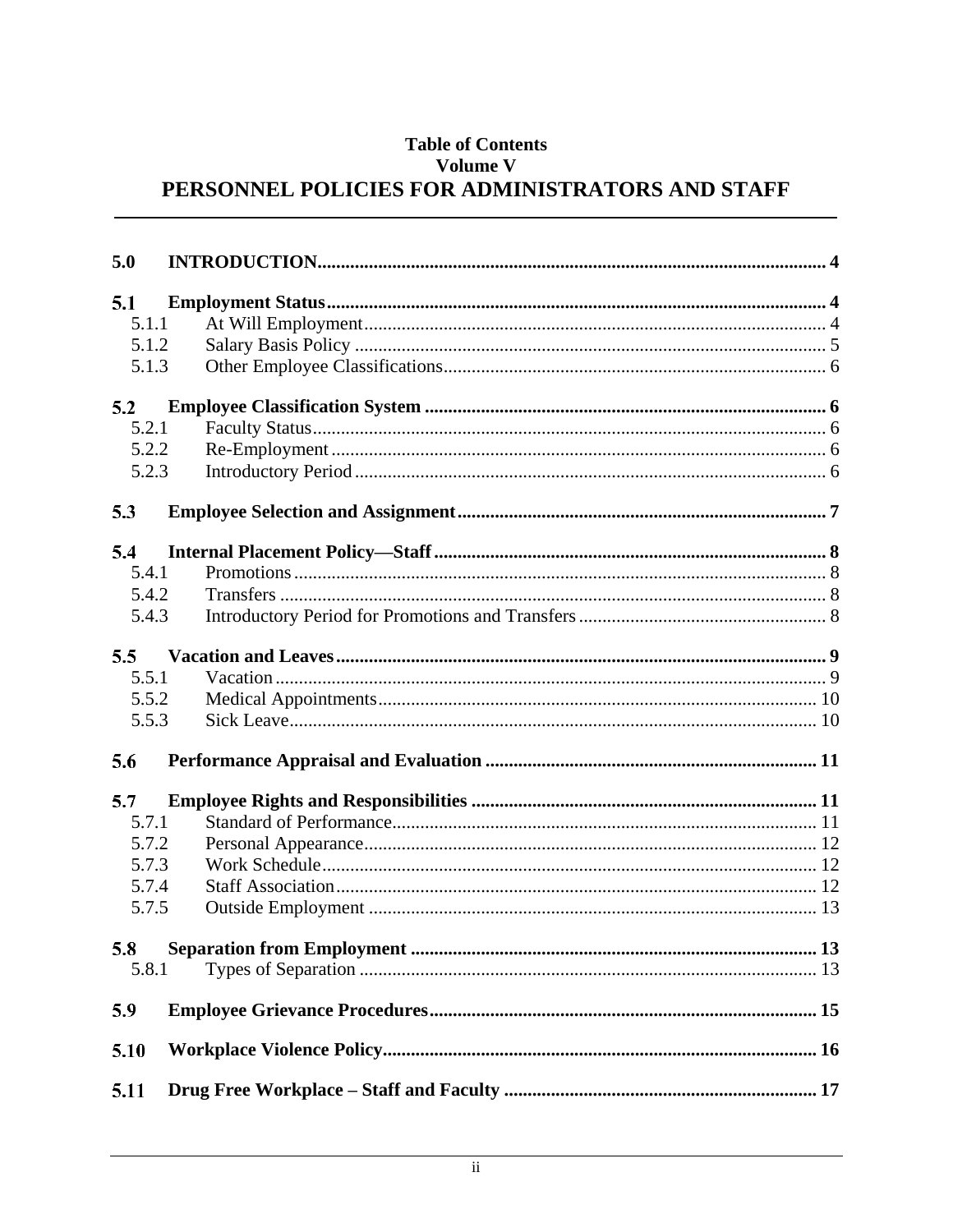| Appendix $5.0.1$ : | <b>Acknowledgment and Receipt of the Fontbonne University</b> |  |
|--------------------|---------------------------------------------------------------|--|
|                    |                                                               |  |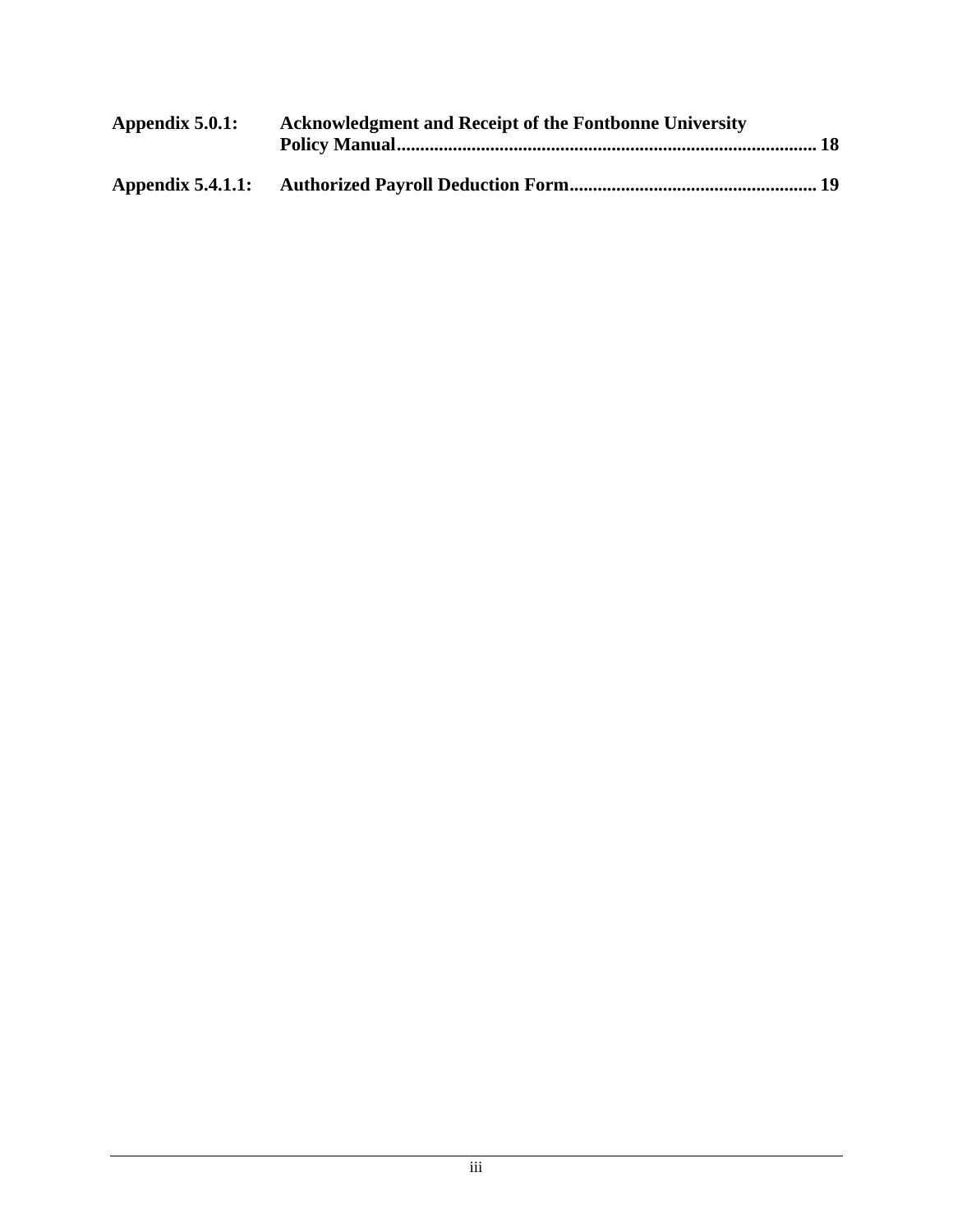**Volume V**

# **PERSONNEL POLICIES FOR ADMINISTRATORS AND STAFF**

# <span id="page-3-0"></span>**5.0 INTRODUCTION**

This Volume V of the Fontbonne University Policy Manual is intended to provide employees with a general understanding of our personnel policies for Administrative and Staff employees. Employees should read, understand and comply with the provisions of this Volume V as well as Volume III (University-Wide Employment Policies) and Volume II (Campus Community Policies). For persons who have an employment contract, the policies apply to the extent that they supplement, but do not conflict with, the specific terms and provisions of the contract.

Volume V is designed to acquaint employees with Fontbonne University and provide them with information about working conditions, employee benefits, and employment policies of the University. Neither this Volume V nor any volume of the University Policy Manual can anticipate every situation or answer every question about employment.

The University reserves the right to change, revise, or eliminate any of the policies and/or benefits described in this Volume V at any time and from time to time, except for its policy of employment-at-will (see section 5.1.1). The University shall inform employees of any such changes. Volume V of this Manual should not be considered an all-inclusive list of the University's policies. The only recognized changes from the stated policies are those approved by the President's Executive Leadership Team. This Volume V supersedes all prior written or oral policies pertaining to the subjects covered herein.

Policies and benefits set forth in Volume V of this Manual are not intended to create a contract, nor are they to be construed to constitute contractual obligations of any kind or a contract of employment between the University and any of its employees.

Please sign and return the Acknowledgement and Receipt form that is provided in Appendix 5.0.1 to indicate that you have reviewed, understand, and comply with the contents of these Manuals.

# <span id="page-3-2"></span><span id="page-3-1"></span>**EMPLOYMENT STATUS**

## **5.1.1 At Will Employment**

Employment with Fontbonne University is voluntarily entered into. The employee is free to resign at will at any time, and the University may terminate the employment relationship at will at any time, with or without notice or cause.

None of Fontbonne's policies, procedures or practices, including those set forth in this Volume V of the Policy Manual, are intended to create a contract, nor should they be construed to create a contract of employment between Fontbonne University and any of its employees. Any such agreement or promise shall not be enforceable unless set forth in writing and signed by the President of the University or his/her designee.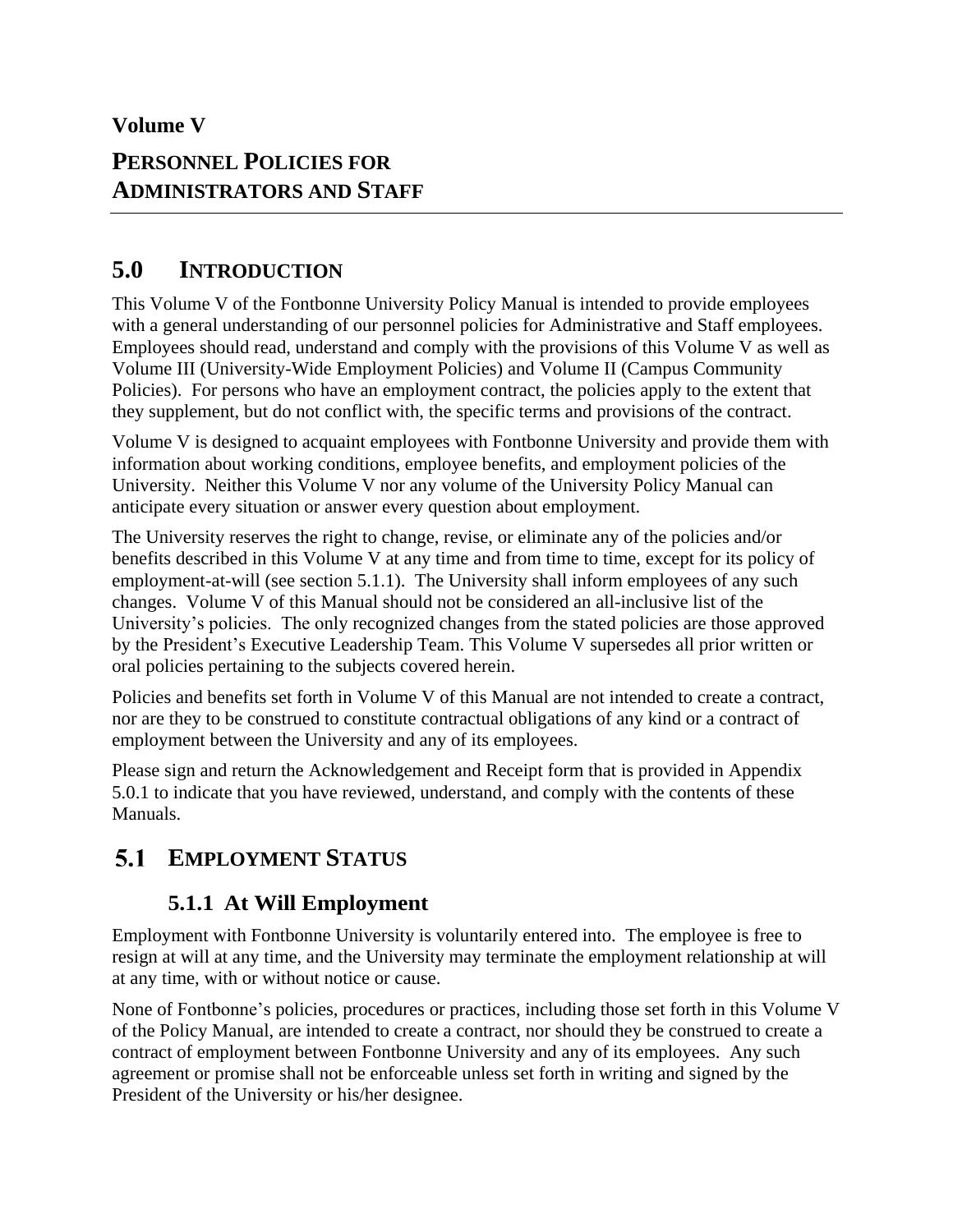## **5.1.2 Salary Basis Policy**

<span id="page-4-0"></span>The Fair Labor Standards Act (FLSA) is a federal law which requires that most employees in the United States be paid at least the federal minimum wage for all hours worked and overtime pay at time and one-half the regular rate of pay for all hours worked over 40 hours in a workweek.

However, Section 13(a)(1) of the FLSA provides an exemption from both minimum wage and overtime pay for employees employed as bona fide executive, administrative, professional and outside sales employees. Section  $13(a)(1)$  and Section  $13(a)(17)$  also exempt certain computer employees. To qualify for exemption, employees generally must meet certain tests regarding their job duties and be paid on a salary basis at not less than \$455 per week. Job titles do not determine exempt status. In order for an exemption to apply, an employee's specific job duties and salary must meet all the requirements of the Department of Labor's regulations.

#### Salary Basis Requirement

To qualify for exemption, employees generally must be paid at not less than \$455 per week on a salary basis. These salary requirements do not apply to outside sales employees, teachers, and employees practicing law or medicine. Computer employees who earn at least \$27.63 an hour may be classified as exempt and paid on a salary basis. Computer employees earning less than \$27.63 an hour must meet the criteria to be classified as an exempt employee.

Being paid on a "salary basis" means an employee regularly receives a predetermined amount of compensation each pay period on a weekly, or less frequent, basis. The predetermined amount cannot be reduced because of variations in the quality or quantity of the employee's work. Subject to exceptions listed below, an exempt employee must receive the full salary for any workweek in which the employee performs any work, regardless of the number of days or hours worked. Exempt employees do not need to be paid for any workweek in which they perform no work. If the employer makes deductions from an employee's predetermined salary, i.e., because of the operating requirements of the business, that employee is not paid on a "salary basis." If the employee is ready, willing and able to work, deductions may not be made for time when work is not available.

#### Circumstances in Which the University May Make Deductions from Pay (Exempt Employees)

Deductions from pay are permissible when an exempt employee: is absent from work for one or more full days for personal reasons other than sickness or disability; for absences of one or more full days due to sickness or disability if the deduction is made in accordance with a bona fide plan, policy or practice of providing compensation for salary lost due to illness; to offset amounts employees receive as jury or witness fees, or for military pay; or for unpaid disciplinary suspensions of one or more full days imposed in good faith for workplace conduct rule infractions (as set forth in these manuals). Also, an employer is not required to pay the full salary in the initial or terminal week of employment; for penalties imposed in good faith for infractions of safety rules of major significance, or for weeks in which an exempt employee takes unpaid leave under the Family and Medical Leave Act. In these circumstances, either partial day or full day deductions may be made.

#### Fontbonne University's Policy

It is Fontbonne University's policy to comply with the salary basis requirements of the FLSA. Therefore, the University prohibits all managers from making any improper deductions from the salaries of exempt employees. Fontbonne University wants employees to be aware of this policy and that the company does not allow deductions that violate the FLSA.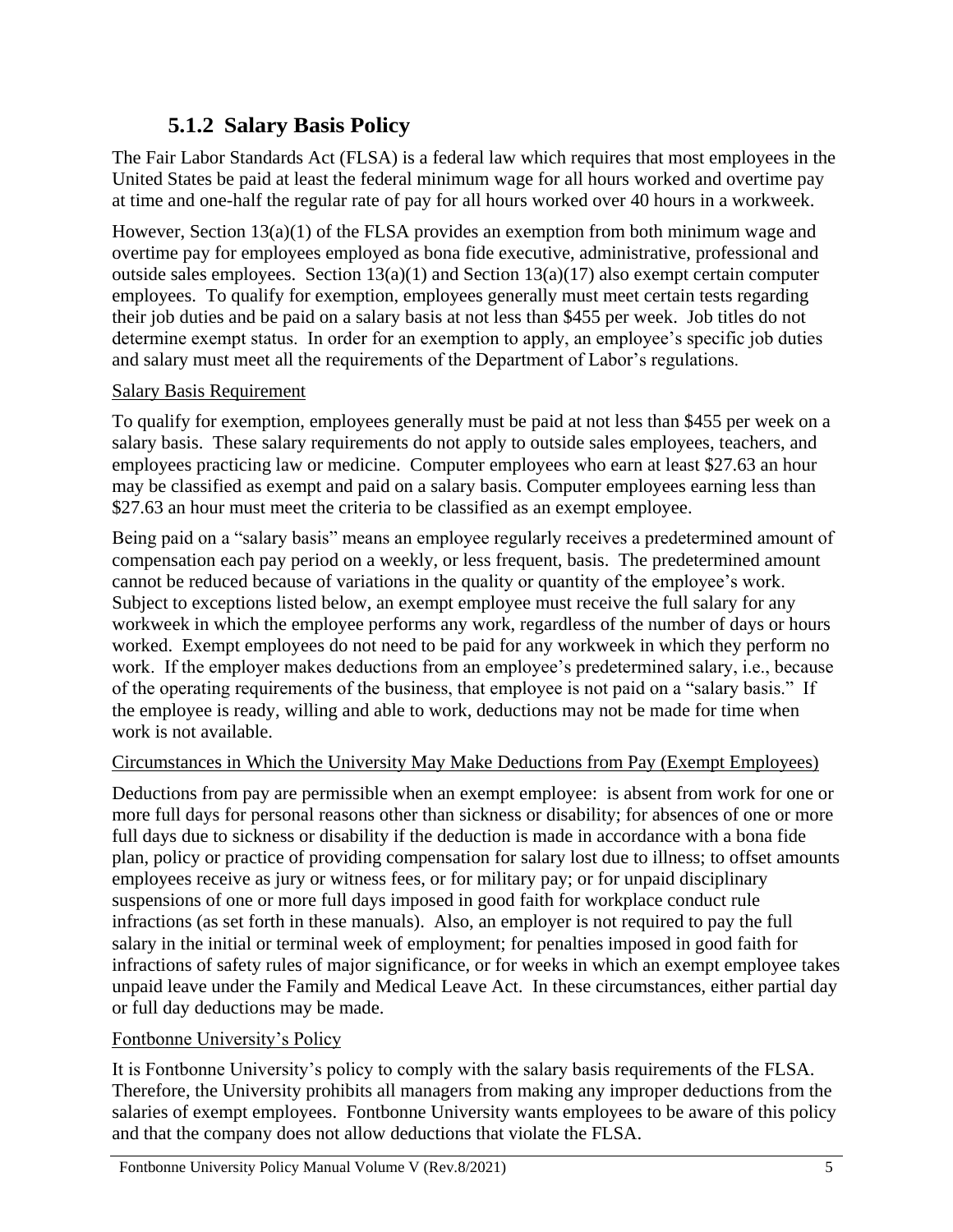# **5.1.3 Other Employee Classifications**

#### <span id="page-5-0"></span>1. Regular Full-Time

All staff or administrators who are not in a temporary status and who are regularly scheduled to work a minimum of 30 hours or more per week for 12 months. Regular full-time employees normally work a 40-hour week.

#### 2. Academic Year Full-Time

All staff and administration who are not in a temporary status and who are regularly scheduled to work 30 hours or more per week for 9 or 10 months during the academic year. Full-time employees normally work a 40-hour week.

#### 3. Regular Part-Time

All staff and administration who are not in a temporary status and who are regularly scheduled to work less than 30 hours per week for anywhere from 9 to 12 months of the year. Part-time employees are not eligible for benefits unless otherwise stated.

#### 4. Temporary Employees

All staff and administration hired for a specific project or as interim replacements to temporarily supplement the workforce whose employment will terminate upon completion of the project or employees hired for a fixed period. These employees are not eligible for any benefits.

#### <span id="page-5-1"></span> $5.2$ **EMPLOYEE CLASSIFICATION SYSTEM**

Fontbonne University employs a job classification plan for all staff and administrative positions. Each position is graded according to the requirements of the plan and placed in the appropriate classification level. Each level has an associated salary range appropriate to positions in that classification. Existing positions can be re-graded as described in the plan. Additional information about job classifications and the associated plan are available in the Human Resources Office.

# **5.2.1 Faculty Status**

<span id="page-5-2"></span>Employees who hold faculty rank but serve in non-faculty positions are subject to the terms and conditions of employment specified in Volume V and in Volume III of the University Policy Manuals with respect to their non-faculty appointments. Such persons do not accrue any rights to continuing employment or any greater rights than those specified in this Volume V and in Volume III of this Policy Manual with respect to such non-faculty positions.

# **5.2.2 Re-Employment**

<span id="page-5-3"></span>Employees who resign or are terminated, other than for a temporary layoff or approved leave of absence, are considered to be new employees if they are rehired at a later date. They will be subject to the same requirements as other new employees in determining their eligibility for benefits, unless plan documents dictate otherwise.

# **5.2.3 Introductory Period**

<span id="page-5-4"></span>New employees and transferred employees are placed on an introductory status for of up to three months (90 days) ("Introductory Period"). This Introductory Period is designed to give the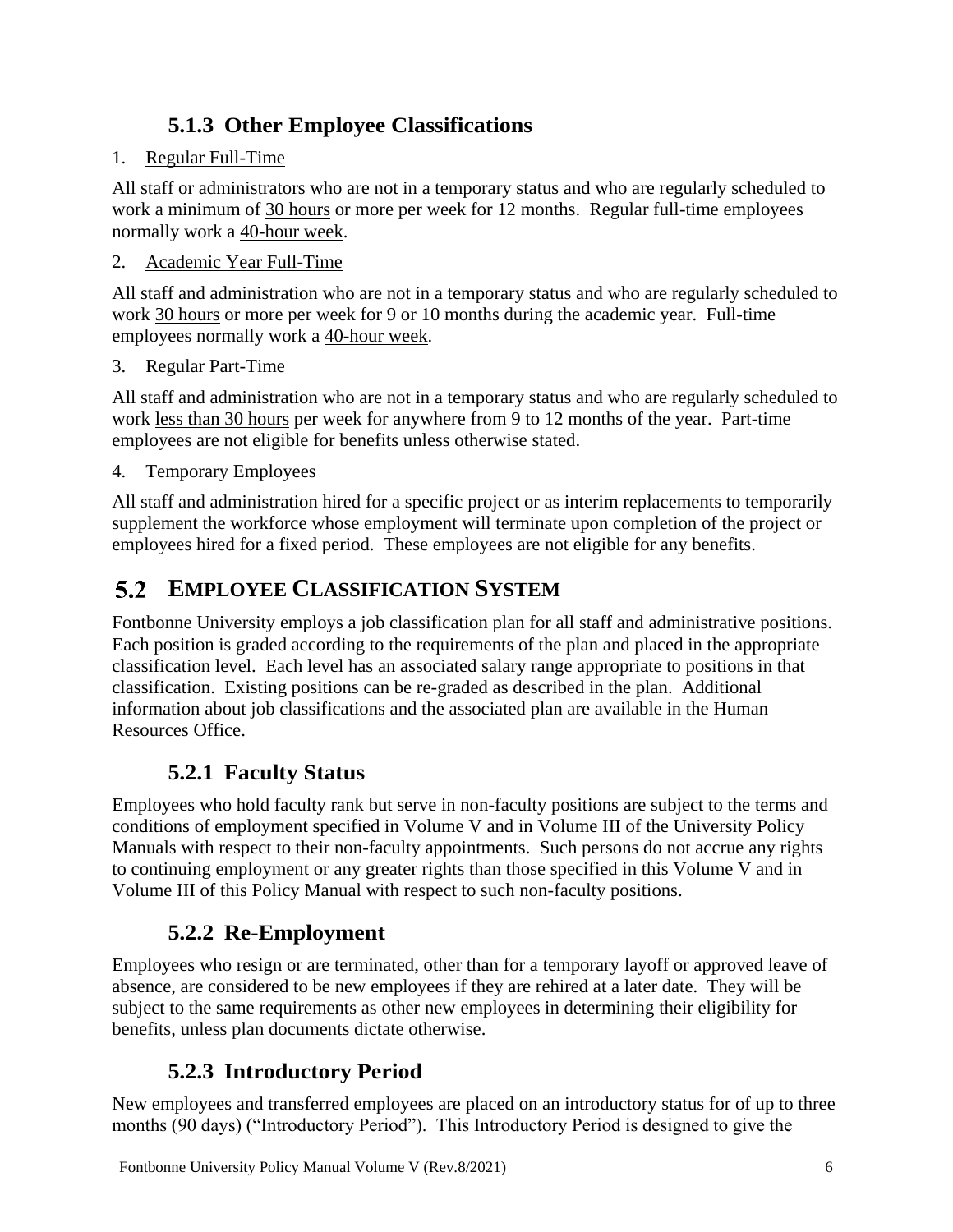supervisor and the employee an opportunity to evaluate that employee's ability to perform the required duties and interest in the work.

Prior to the completion of the Introductory Period, the supervisor will conduct an evaluation and advise the employee in writing of that employee's suitability for continued employment, giving copies to the employee and the Office of the Human Resources for placement in the employee's personnel file.

Prior to or at the conclusion of the Introductory Period, the supervisor's options for the employee are (1) continuation of employment beyond the Introductory Period; (2) termination of employment; or (3) extension of the Introductory Period for up to three additional months.

If the supervisor elects to extend the Introductory Period, the Human Resources Director must be notified. At the end of the extended Introductory Period, another performance evaluation is completed. The employee's employment is then either continued or terminated.

The Introductory Period and the provision of this Section 5.2.3 do not apply to members of the University's executive administration.

# <span id="page-6-0"></span>**EMPLOYEE SELECTION AND ASSIGNMENT**

The Office of Human Resources is responsible for coordinating recruitment efforts and assisting supervisors in determining whether an applicant meets the minimum requirements for a given position.

Supervisors initiate recruitment by completing an Employee Requisition form. Forms are available in the Office of Human Resources. The supervisor is responsible for reviewing and updating the job description for the position. If there is no job description available, the supervisor in conjunction with the Human Resources Director, should complete a Job Analysis Questionnaire for the position. The supervisor, appropriate Vice President, or the President of the University must sign the completed employee Requisition form, with the advertising statement attached. Supervisors should not recruit applicants directly unless specifically authorized to do so by the appropriate Vice President.

A notice of the position vacancy must be posted for 10 working days on the Human Resources bulletin board and may be posted on the University's website. Any employee who knows of available candidates for the position is encouraged to recommend them to the supervisor seeking the candidate.

Position announcements will be distributed by the Office of Human Resources to recognized sources of candidates, according to the type of position. Advertisement in newspapers, professional publications and listing services will be placed by the Office of Human Resources in an effort to obtain a pool of qualified candidates.

Before any final selection is made, the appropriate Vice President is responsible for ensuring that a thorough check of references and qualifications has been accomplished through normal procedures, including but not limited to a criminal background check. The criminal background check will be requested by Human Resources. Background checks, including references, should not be conducted unless proper signed authorization from the finalist has been obtained.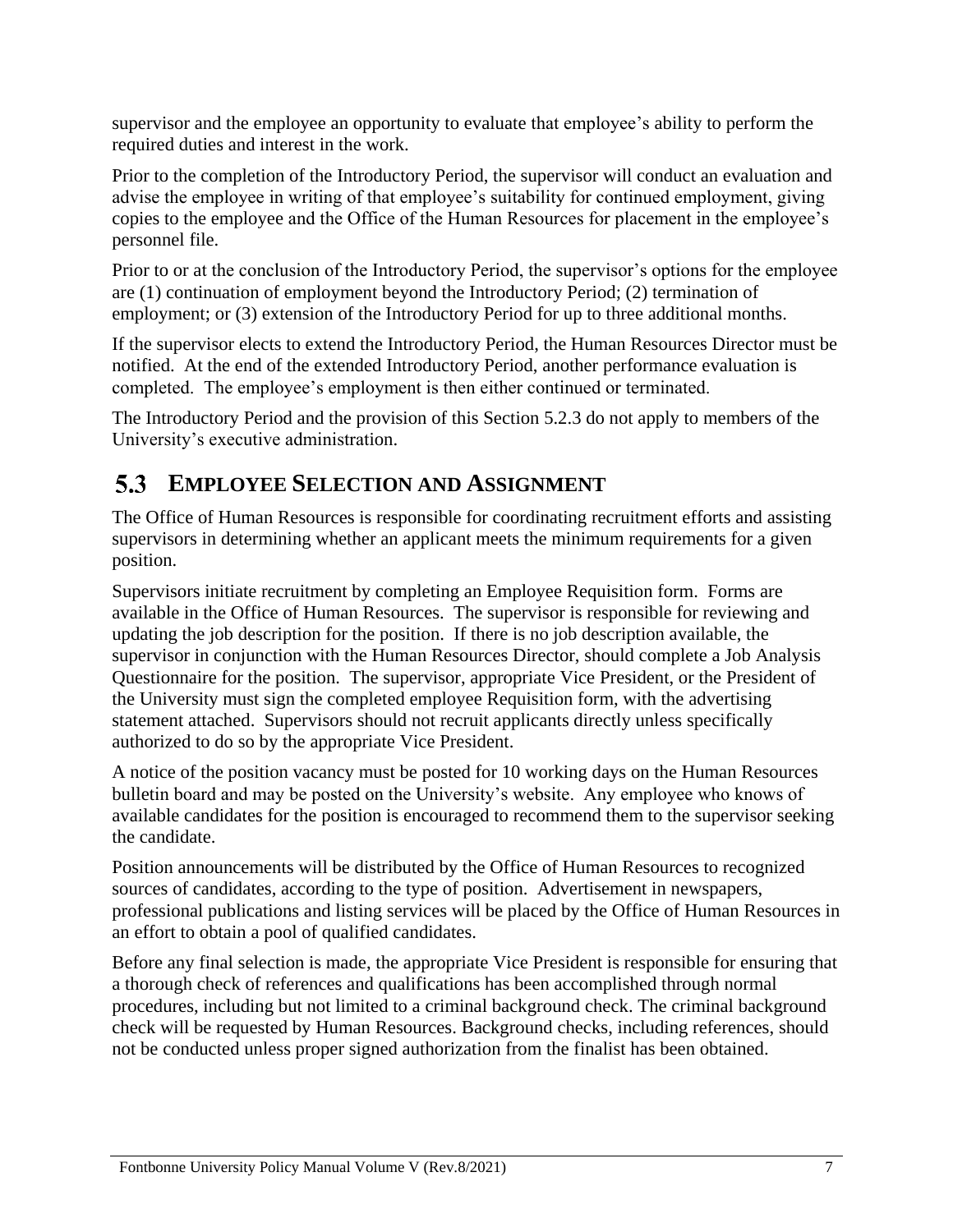# <span id="page-7-0"></span>**INTERNAL PLACEMENT POLICY—STAFF**

From time to time, opportunities may arise for internal movement from one position to another. Employees are encouraged to apply, especially if the advertised position is a promotional opportunity. Internal applicants must satisfy the following requirements:

- The employee must have been employed with Fontbonne University for a minimum of one (1) year;
- The employee must not be the subject of a disciplinary action or action plan;
- The employee must submit credentials and notice of interest to Human Resources;
- If employee is selected for an interview, current supervisor should be notified. Such notification may be given by the employee/candidate or the employee may request that Human Resources notify the supervisor.
- If selected, the hiring department will cooperate to ensure a smooth transition from one department to the new department.

While current employees will, in many cases, receive at least a courtesy interview, the hiring supervisor reserves the right to determine the suitability of internal candidates against external candidates to select the best candidate for the position.

Human Resources and the hiring department reserve the right to request a background credit check if the employee is moving to a position where there is responsibility for cash handling or accounting if it has not been done in the past.

# **5.4.1 Promotions**

<span id="page-7-1"></span>It is the preference at Fontbonne University to fill existing vacancies by promoting present employees when the employee's qualifications and abilities justify such a promotion. Employees must meet the criteria in 5.4 and be in their current position for at least six months in order to be eligible for a promotion. The University gives preference to internal applicants when internal and external applicants are equally qualified for a given position.

# **5.4.2 Transfers**

<span id="page-7-2"></span>A transfer is a change in work assignment at the same or lower job grade. A transfer to a position in a lower job grade may result in a lower rate of pay, as determined by the current position wage structure.

An employee who is interested in applying for an opening in another department should first discuss such an intention with the employee's supervisor before being interviewed by the applicable supervisor and/or the Director with the vacancy.

Depending on the circumstances and business need, the University may transfer employees to other assignments at its discretion. Furthermore, an employee may be required to help in another department which is in need of temporary assistance. The employee must have been employed by Fontbonne or in a current position for at least six months to be considered for a transfer.

# **5.4.3 Introductory Period for Promotions and Transfers**

<span id="page-7-3"></span>Any individual who is promoted or transferred to a new job will be placed on an introductory status for up to three months (90 days) ("Introductory Period"). (See section 5.2.3) If the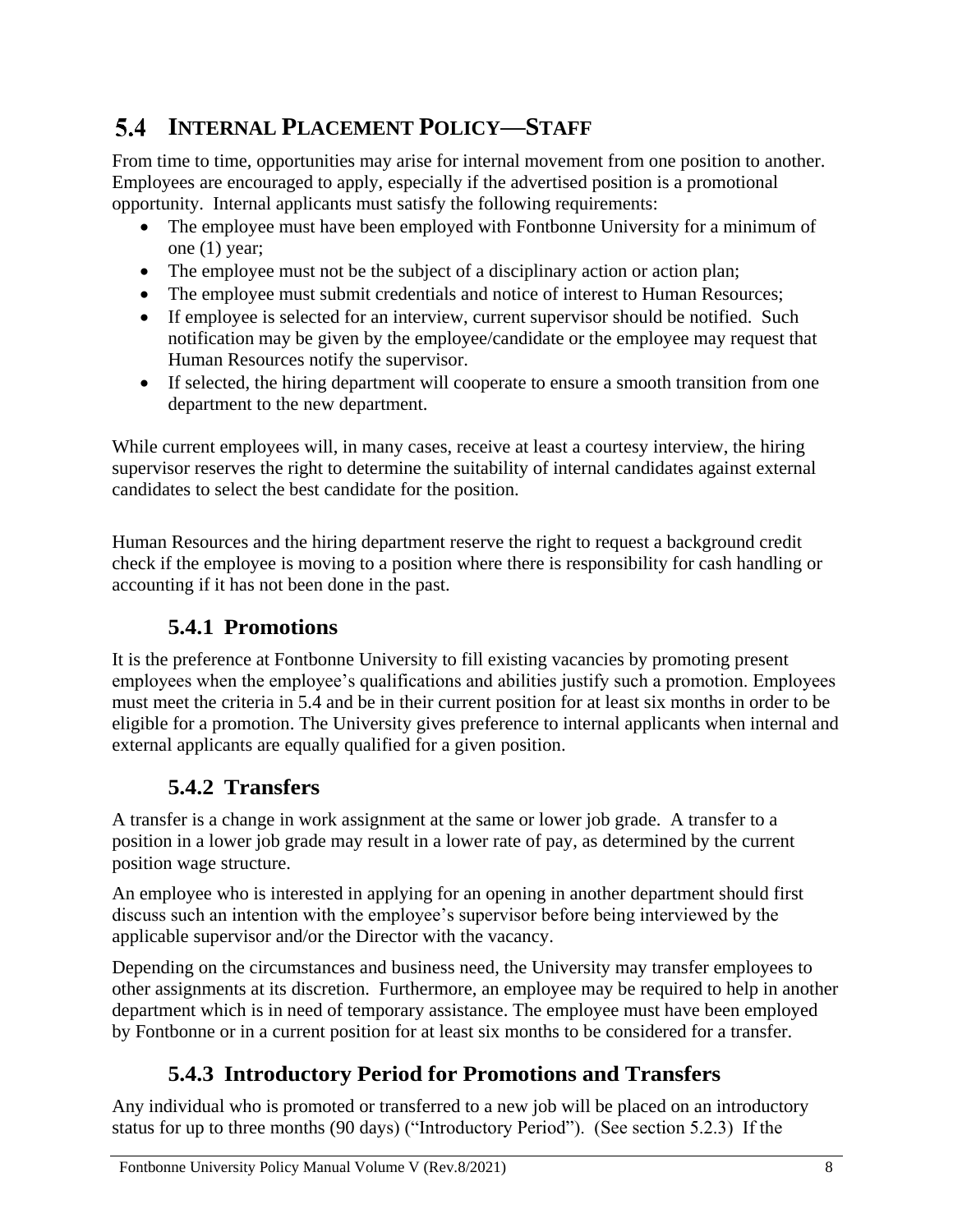employee is unable to satisfactorily fulfill the requirements of the new job, the employee may be considered for other job openings that exist, or employment may be terminated.

#### <span id="page-8-1"></span><span id="page-8-0"></span> $5.5$ **VACATION AND LEAVES**

#### **5.5.1 Vacation**

For regular full-time employees, the length of annual paid vacation is determined by classification of employment, and years of continuous service earned through a current fiscal year (July 1 through June 30).

|                     | <b>Years of Continuous Service</b> | <b>Annual Vacation</b>        |
|---------------------|------------------------------------|-------------------------------|
| Regular Full-Time   |                                    |                               |
| <b>Exempt Staff</b> | $1 - 5$ years                      | 3 weeks (15 days)             |
|                     | start of $6+$ years                | 4 weeks (20 days)             |
| Regular Full-Time   |                                    |                               |
| Nonexempt Staff     | $1 - 2$ years                      | $2$ weeks $(10 \text{ days})$ |
|                     | start of $3 - 10$ years            | $3$ weeks $(15$ days)         |
|                     | start of $11+$ years               | 4 weeks (20 days)             |

Eligibility for movement to the next level of vacation length is calculated from the anniversary of the employee's date of hire if it occurs in the first six months of the fiscal year. If the anniversary occurs in the second half of the fiscal year, the next level of vacation will be awarded on July 1<sup>st</sup> of the next fiscal year following the anniversary.

Academic Year Full-Time staff (who are not in a temporary status and who are regularly scheduled to work 30 hours or more per week for 9 or 10 months during the academic year) are granted an annual vacation according to the same schedule with the amount of vacation time being 9/12 or 10/12 of the vacation time given to a Regular Full-Time employee.

Each employee's vacation time accrues on a monthly basis. This rate of vacation accrual is calculated by taking the total number of annual vacation hours allowed, dividing by 12, and multiplying by the number of months employed during a fiscal year. If an employee begins employment after the  $15<sup>th</sup>$  of the month, that employee will begin vacation accrual the following month.

An employee may, with the permission of the employee's supervisor, request and take more vacation hours than the employee has accrued at a given time during the fiscal year (following 90 days of employment), as long as the hours of vacation time requested and taken do not exceed the total number of annual hours of vacation time that the employee is permitted.

If an employee requests and takes more vacation than the employee has accrued, and that employee later terminates employment at Fontbonne, regardless of the reason for such termination, the vacation hours already taken in excess of those accrued at the time of termination shall be reclassified as personal leave without pay. An appropriate deduction will be withheld from such employee's final paycheck. An authorized payroll deduction form must be signed by each employee at the beginning of employment. See Appendix 5.4.1.1 for the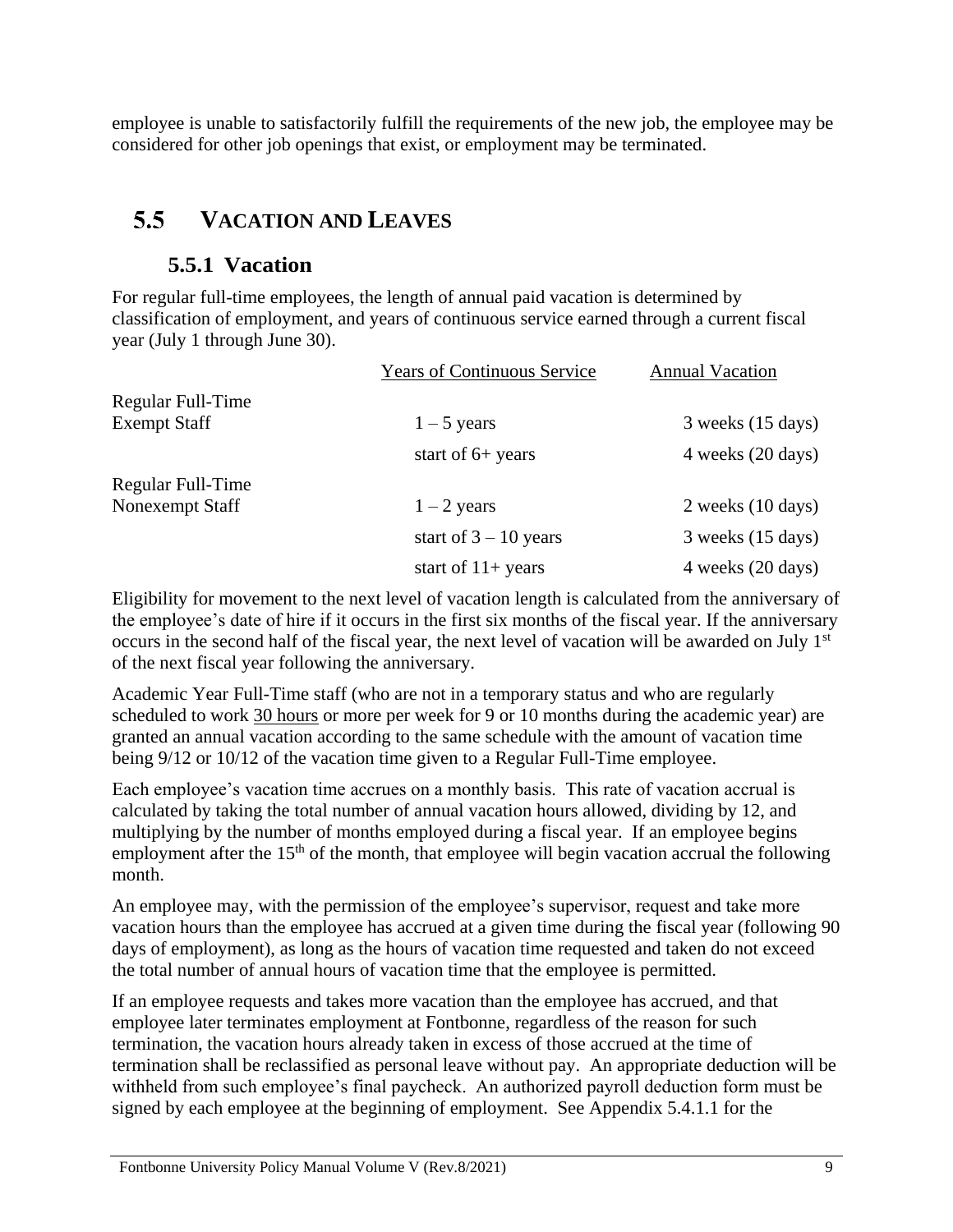Authorized Payroll Deduction Form. An employee who refuses to sign such form shall not be permitted to take vacation hours in excess of those that the employee has actually accrued.

University holidays are not counted as vacation days if they fall within the employee's vacation period. For payroll purposes, if an employee has scheduled vacation that occurs simultaneously with an unexpected closing of part or all of the University due to an emergency (such as a power outage), the employee will be considered to have used vacation time since the time off was requested in advance of the emergency closing.

At the time of voluntary termination, an employee will receive compensation for unused and accrued current fiscal year vacation if

- employed for at least one year
- notice of at least two weeks is given by nonexempt employees and notice of at least four weeks is given by exempt employees, and
- notice period is worked (vacation in lieu of notice is not acceptable).

Failure to meet the above requirements will result in forfeiture of vacation pay on termination.

Vacation pay is the employee's rate of pay in effect at the time the vacation is taken. Vacations must be scheduled with and have the advance approval of the supervisor. Lunch may not be used in lieu of vacation time to "make up" time taken off as part of a partial day.

## **5.5.2 Medical Appointments**

<span id="page-9-0"></span>Regular and Academic Full-time employees may take up to two hours off per month with pay for the purpose of a medical or dental appointment that cannot be scheduled during non-working hours.

The appointment may be for the employee or for a dependent child. However, every effort should be made to schedule such appointments early or late in the day or during non-working hours.

The employee's supervisor may request a physician's or dentist's statement as evidence of the appointment. Failure to provide such requested documentation may result in loss of this paid benefit to the employee.

Part-time employees are not eligible for this benefit. However, subject to the supervisor's approval, part-time employees may reschedule work hours to allow for medical and dental appointments, as long as this rescheduling does not result in incurring overtime.

## **5.5.3 Sick Leave**

<span id="page-9-1"></span>Because each employee is an essential member of our community and teamwork is important, we expect employees to meet all attendance requirements. Employees who are unable to report to work due to illness are expected to notify their supervisor before their scheduled work time. When an employee is returning to work after an illness of over three days, a medical release from the doctor may be requested.

An absence for a period of three consecutive days without contacting a supervisor will be considered job abandonment.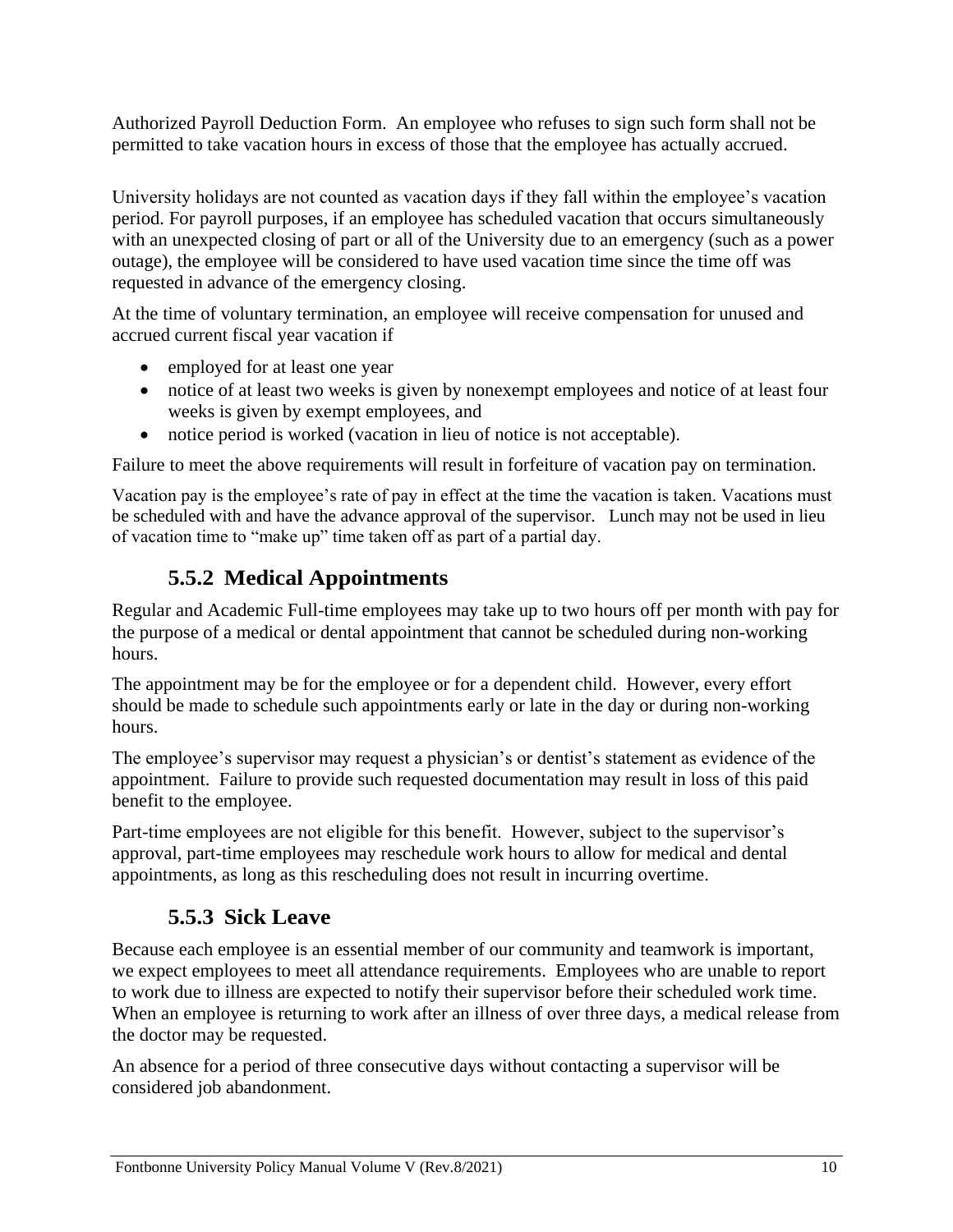When reporting an absence, the employee must personally call in to the supervisor. Only in extreme circumstances will a call from a spouse or child be acceptable. If a message is left for the supervisor, the employee should call back and speak personally to the supervisor to ensure that the message was received.

Regular Full-Time and Academic Year Full-Time employees will receive six (6) days of sick leave per fiscal year, with a maximum accrual of fourteen (14) days. No compensation will be paid for accumulated sick leave when an employee resigns, retires, or is involuntarily terminated.

An employee may use no more than the actual number of days that employee has accrued. The sick leave benefit is to prevent loss of income for the employee in time of personal illness, or in certain cases, for medical tests that require advance preparation or anesthesia. Sick leave may be granted for medical tests/scheduled procedures at the discretion of the supervisor and Human Resources. It is anticipated that most employees will have only infrequent need of this benefit. Sick leave is not intended for care of sick family/relatives.

Sick leave may not be taken during the first 90 days of employment. Abuse of the sick leave benefit will be considered a serious offense and may result in disciplinary action, up to and including termination. The University reserves the right to require a physician's statement and/or limit availability of sick time, if excessive.

#### <span id="page-10-0"></span>5.6 **PERFORMANCE APPRAISAL AND EVALUATION**

Each employee receives an annual performance appraisal (usually in April or May). The appraisal is done in conjunction with a review of the employee's job description. Each employee submits a self-evaluation to his/her supervisor. The supervisor completes the evaluation, discusses it with the employee and gives the employee the opportunity to make oral and written comments. The employee must sign the evaluation acknowledging the employee has received a copy. If an employee should refuse to sign a performance evaluation, the supervisor should notify the Human Resources department and note the refusal to sign on the form with a witness present.

Each staff performance evaluation results in a numerical overall performance rating. Upon completion of the performance appraisals for staff, the overall performance ratings are used to guide recommended pay raises in the next fiscal year as part of the University's Pay for Performance Plan. All performance appraisals are stored electronically by the Human Resources Department.

#### <span id="page-10-2"></span><span id="page-10-1"></span> $5.7<sub>2</sub>$ **EMPLOYEE RIGHTS AND RESPONSIBILITIES**

# **5.7.1 Standard of Performance**

Generally accepted standards of conduct for a business setting must be maintained. Punctuality, attendance, job appropriate dress, and courteous behavior are expected from all employees. Generally these standards are recognized and observed by individual employees without any need for action by the supervisor.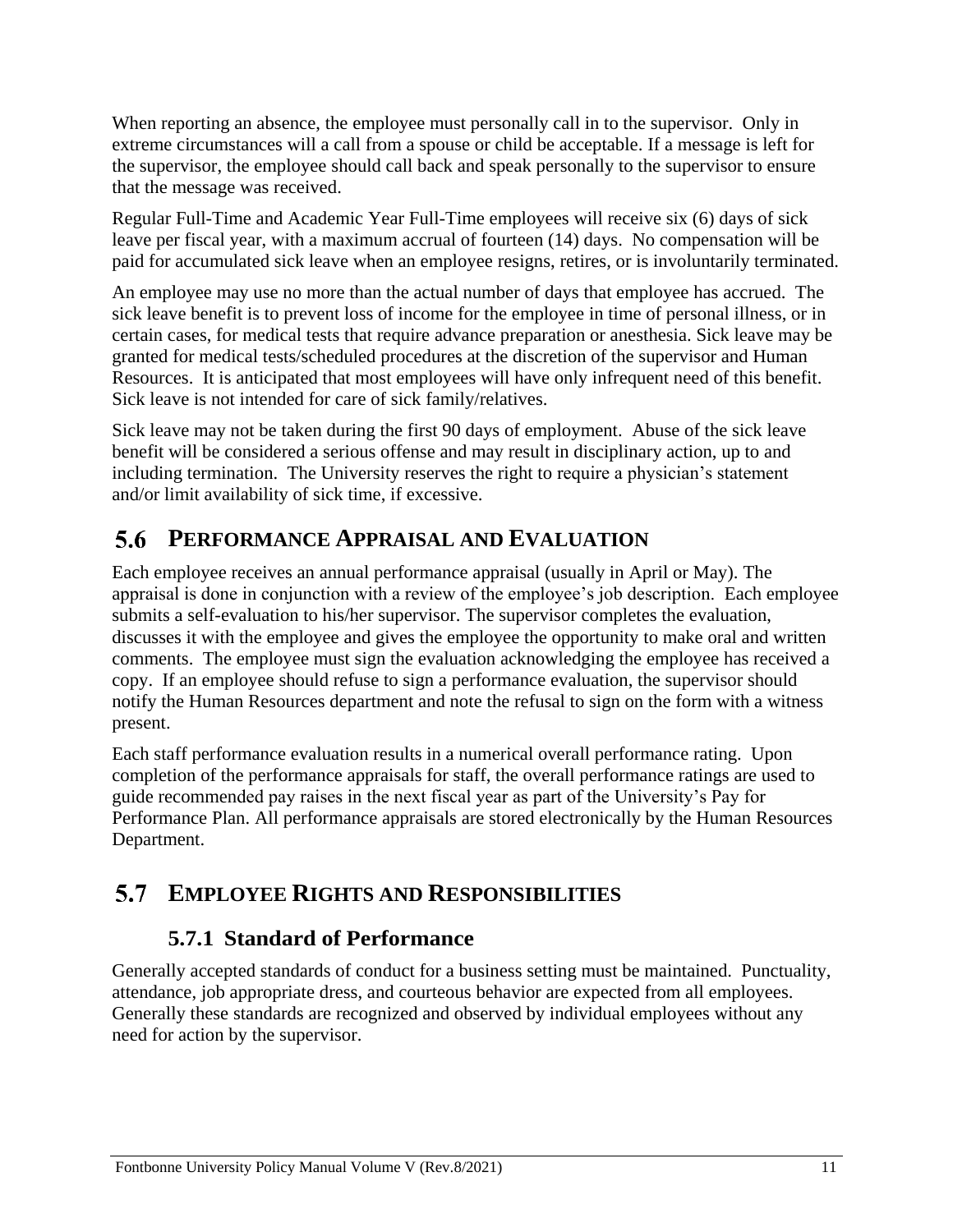# **5.7.2 Personal Appearance**

<span id="page-11-0"></span>Fontbonne University believes that the success of the institution is determined in part by establishing and maintaining a proper business atmosphere, which is determined by the image an employee projects as well as business conduct.

Employees are, therefore, expected to dress in a manner consistent with the nature of work performed. If there are questions as to what is appropriate, employees should consult with supervisory personnel. Employees who are inappropriately dressed, in the opinion of supervisory personnel, may be sent home, with or without pay, and required to return to work in job appropriate attire.

Employees are also expected to observe good habits of grooming and personal hygiene at all times and to avoid any personal practices or preferences that may be offensive to others.

### **5.7.2.1 UNIFORMS**

Physical plant, environmental services, and public safety employees are required to wear uniforms and have their I.D. cards readily available.

# **5.7.3 Work Schedule**

<span id="page-11-1"></span>The regular working hours at Fontbonne University are either from 8:00 a.m. to 4:30 p.m. or 8:30 a.m. to 5:00 p.m., Monday through Friday, unless dictated otherwise by the department.

For non-exempt employees, an unpaid one-half hour lunch break and two paid fifteen minute rest breaks are a part of the daily schedule. The lunch break may be extended for up to one hour, at the request of the employee and the approval of the supervisor, if the rest periods are not taken. (When this is done, the combined rest periods taken at the lunch hour are still paid.) For full-time employees, the normal work day is eight hours and the normal work week is forty hours. Due to the different needs in some of the service areas (housekeeping, physical plant, public safety ), the determination of the daily and weekly work schedule will be set by the appropriate administrator. Lunch "hour" may not be used to make up time except when attending a class during normal business hours.

It is expected that all employees will follow the schedule as set by their supervisors. A nonexempt employee may not shorten the normal work day by not taking full meal or rest periods. Likewise, non-exempt employees cannot shorten the work week by coming in early daily and leaving early on Friday. Hourly employees who take smoke breaks are expected to reduce their lunch period to one-half hour since periodic smoke breaks will be taken during the day. Supervisors reserve the right to set departmental work hours and smoke/break policies.

# **5.7.4 Staff Association**

<span id="page-11-2"></span>Recognizing that the staff is an integral part of the Fontbonne University community, the Fontbonne Staff Association exists to provide a forum for the expression of ideas, the dissemination of information, the support of professional development, and the representation of all staff members.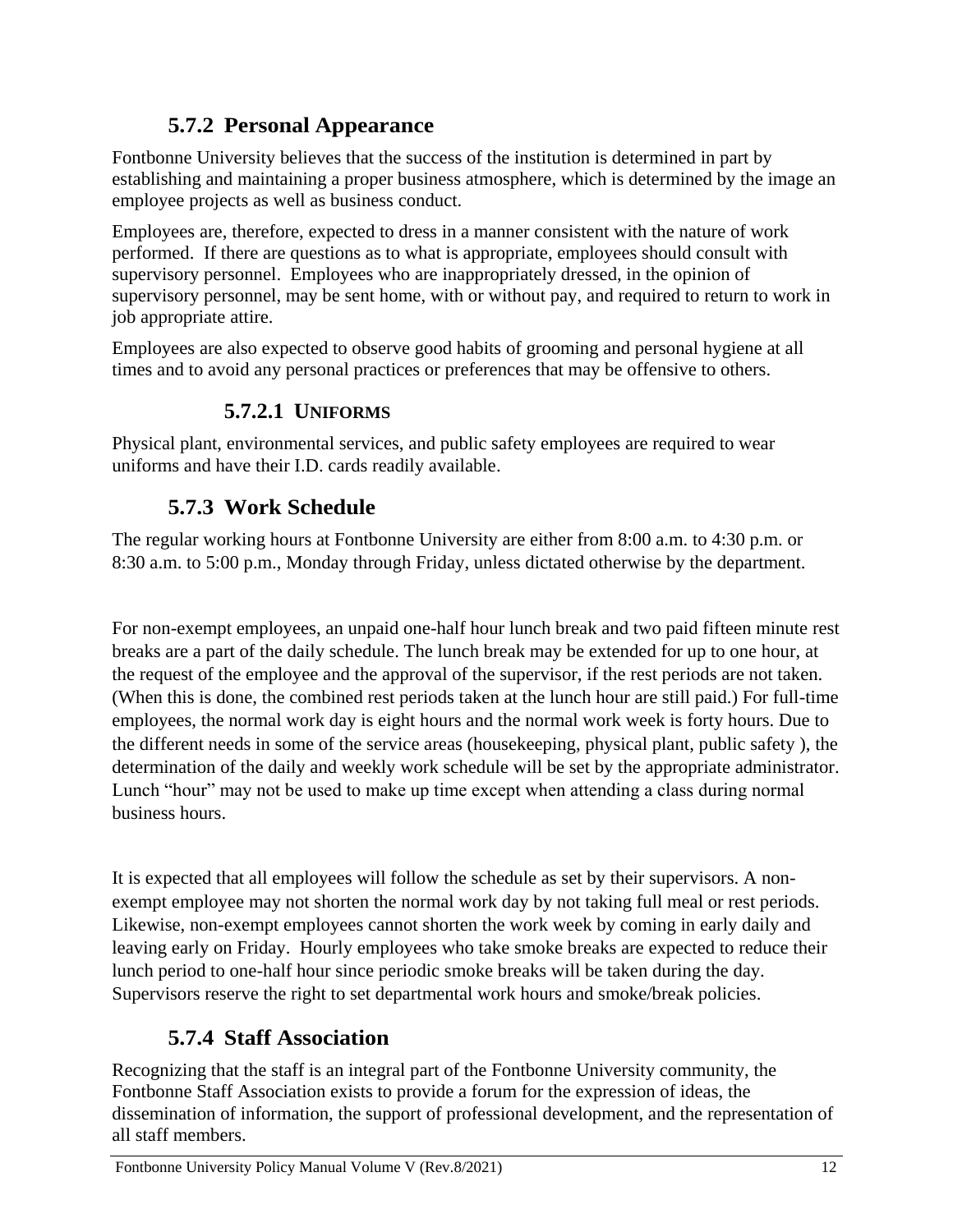All staff employees of Fontbonne University excluding the President and Vice Presidents are, by virtue of their employment, entitled to become members of the Fontbonne Staff Association. All members of the organization have a voice and vote.

The Fontbonne Staff Association holds meetings monthly and gives advance announcement of their meeting dates (see Volume I, section 1.4.4). Participation as an officer of FSA may necessitate periodic use of University time to perform FSA responsibilities. However, excessive use of work time which interferes with job performance may be subject to scrutiny by the employee's supervisor.

# **5.7.5 Outside Employment**

<span id="page-12-0"></span>Employees may hold outside jobs as long as they meet the performance standards of their job with the University. All employees will be judged by the same performance standards and will be subject to the University's scheduling demands, regardless of any existing outside work requirements.

If the University determines that an employee's outside work interferes with performance or the ability to meet the requirements of the University as they are modified from time to time, the employee may be asked to terminate the outside employment if the employee wishes to remain with the University.

Outside employment that constitutes a conflict of interest is prohibited. Employees may not receive any income or material gain from individuals outside the University for materials produced or services rendered while performing their University jobs.

# <span id="page-12-2"></span><span id="page-12-1"></span>**5.8 SEPARATION FROM EMPLOYMENT**

# **5.8.1 Types of Separation**

## **5.8.1.1 RESIGNATION**

If an employee wishes to voluntarily resign, a letter of resignation must be submitted to the supervisor and a copy sent to the Human Resources Director. If possible, executive administrators are requested to give 60 days' notice, and all other staff and administration are requested to give two weeks' notice.

## **5.8.1.2 RETIREMENT**

Employees retiring from the University are requested, if possible, to give at least 30 days' notice so that appropriate arrangements can be made for retirement paperwork.

# **5.8.1.3 BUDGET CONSTRAINTS/PROGRAM CHANGES**

The University may eliminate positions due to budgetary constraints, program changes, or for other reasons, at its discretion. Effort will be made to give employees 30 days' notice of such terminations.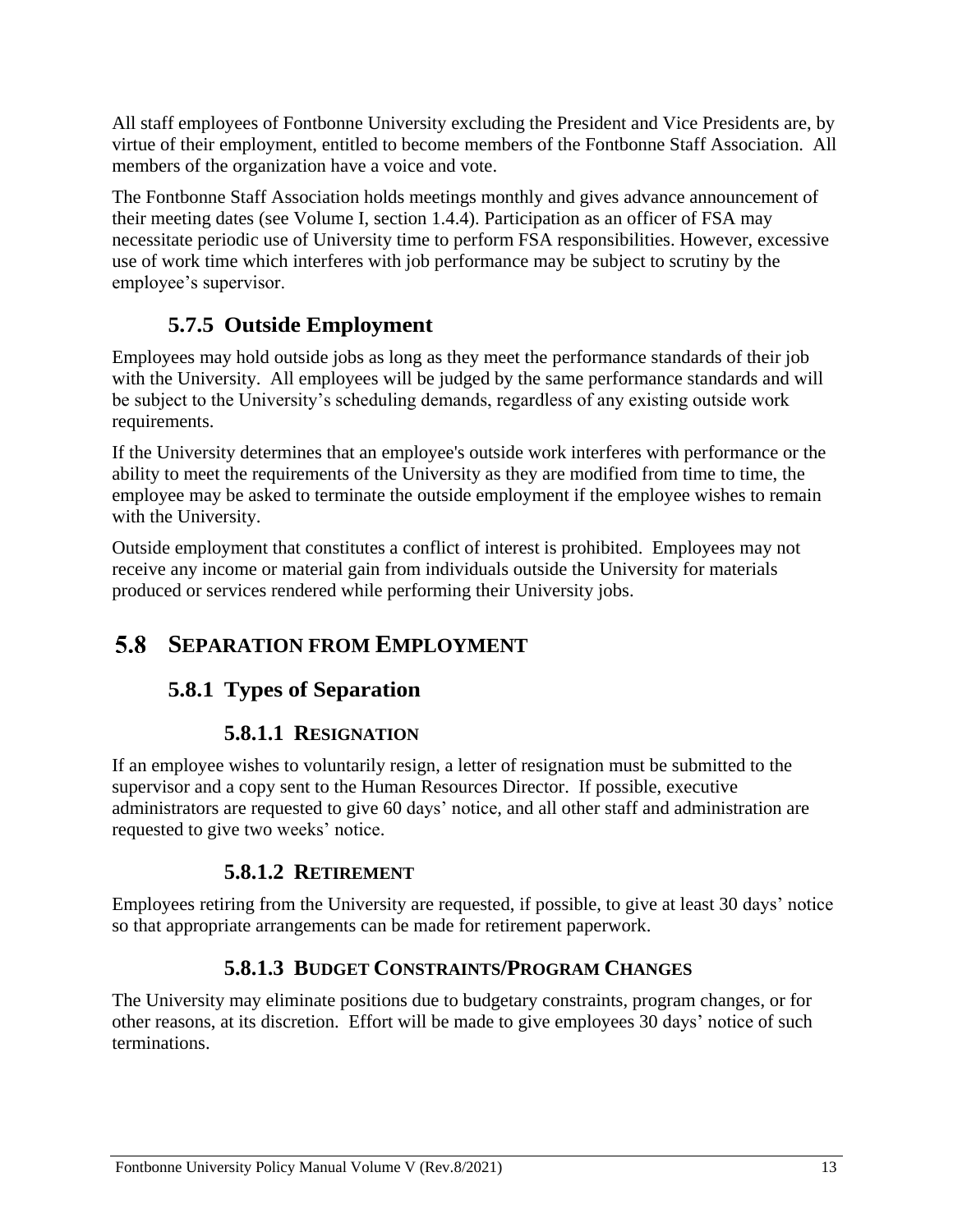### **5.8.1.4 UNACCEPTABLE CONDUCT / DISCIPLINARY ACTION / INVOLUNTARY TERMINATION**

Employees are expected to abide by the policies in the University's Policy Manuals, to perform their work duties to the satisfaction of their immediate supervisors and University's management, and to conduct themselves in accordance with the behavior expected of a Fontbonne University employee. Employees are expected to observe basic rules of good conduct. Listed below are examples of serious violations.

- Insubordination, such as refusal to follow the instruction of a supervisor.
- Unsatisfactory performance, failure to do acceptable quality or quantity of work.
- Leaving the University property during work hours without permission.
- Leaving the University property without clocking out, if required to do so.
- Theft, or unauthorized possession, misuse, or destruction of property belonging to the University, another employee or student, regardless of the value of such property.
- Disregard of safety rules and procedures.
- Failure to report an accident or injury.
- Inattention to duties, carelessness or neglect of duty.
- Absences or tardiness.
- Falsification of University records, unauthorized removal of University records.
- Unauthorized use, misuse or release of confidential information.
- Falsifying, concealing or misstating any material fact in connection with the employee's employment, regardless of when the falsification is discovered.
- Unauthorized use, possession, or distribution of alcohol, drugs or controlled substances while on duty, while on University property, or while using University property.
- Reporting for work or attempting to work while under the influence of alcohol, drugs or controlled substances.
- Possession of a firearm or other types of weapons on University property.
- Failure or refusal to follow instructions or directions as to manner or method of performing job.
- Refusal to work any scheduled hours, including overtime, as the University may require.
- Dishonesty.
- Discourteous conduct.
- Failure or inability to get along with others.
- Disorderly, immoral or indecent conduct or behavior.
- Conviction of a felony.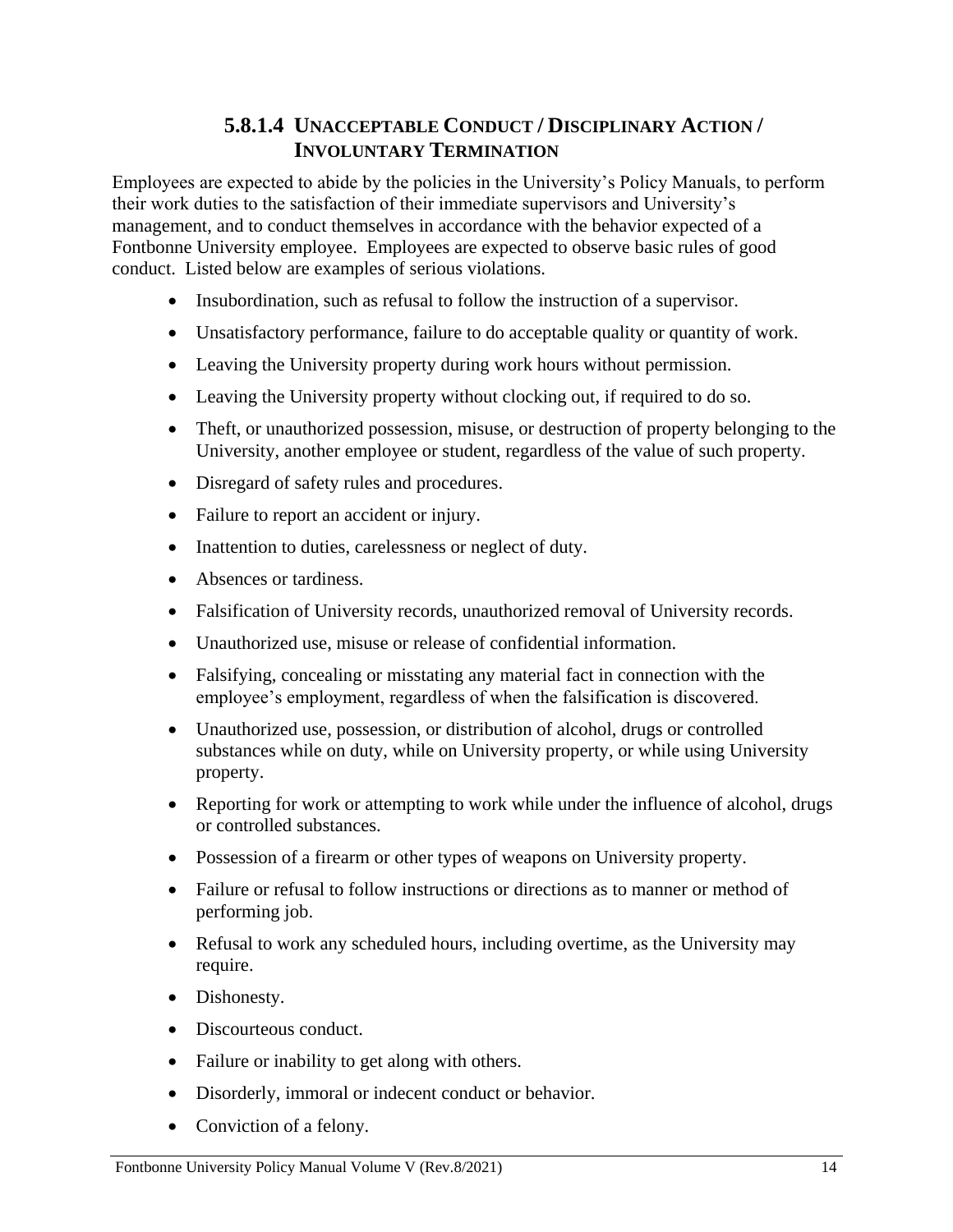- For drivers of University vehicles, a serious driving offense.
- Sexual or other unlawful harassment.
- Violence.
- Conducting personal business or affairs during working hours without a supervisor's authorization.
- Violations of any provisions or policies contained in this Volume V or any of the University's Policy Manuals.
- Encouraging or inducing another person to engage in any conduct which violates any provisions or policies of any of the University's Policy Manuals.
- Engaging in conduct on University property which is in violation of any existing laws, ordinances or regulations.
- Failure to return from an approved leave of absence on the stipulated date or taking an unauthorized leave of absence.
- Refusal to cooperate in an investigation conducted by, or on behalf of, the University.
- Three (3) days no call, no show.
- Any other act or omission of similar severity as determined by the University.
- Any other act which the University in its sole discretion considers detrimental to its legitimate interests.

Fontbonne University may, in its sole and absolute discretion, elect to apply progressive discipline prior to termination, including oral warning, written warning or suspension prior to termination. The appropriate disciplinary action for unacceptable conduct will be determined on a case by case basis by the University.

# **5.8.1.5 TERMINATION AT WILL**

As provided in the University's At Will Employment Policy (see section 5.1.1), employment with Fontbonne is voluntarily entered into, and either party may terminate the employment relationship at any time, with or without cause or notice.

#### <span id="page-14-0"></span> $5.9$ **EMPLOYEE GRIEVANCE PROCEDURES**

Any eligible employee of the University who wishes to appeal any adverse personnel action or decision, such as a disciplinary determination (other than termination of employment), should follow the following procedures. Employees who are in their Introductory Period (see section 5.2.3) are not eligible to participate in this grievance procedure.

**Step I**: Within five (5) working days of the action or decision about which the employee is complaining, the employee must provide a written grievance statement on the appropriate Grievance Form to the Director of Human Resources (a Grievance Form can be obtained from the Human Resources Director). The employee and the supervisor shall then attempt to resolve the grievance informally. The immediate supervisor will provide a written response to the grievance to the employee and the Director of Human Resources within five (5) working days. In the event the employee or the immediate supervisor is away from that person's job during the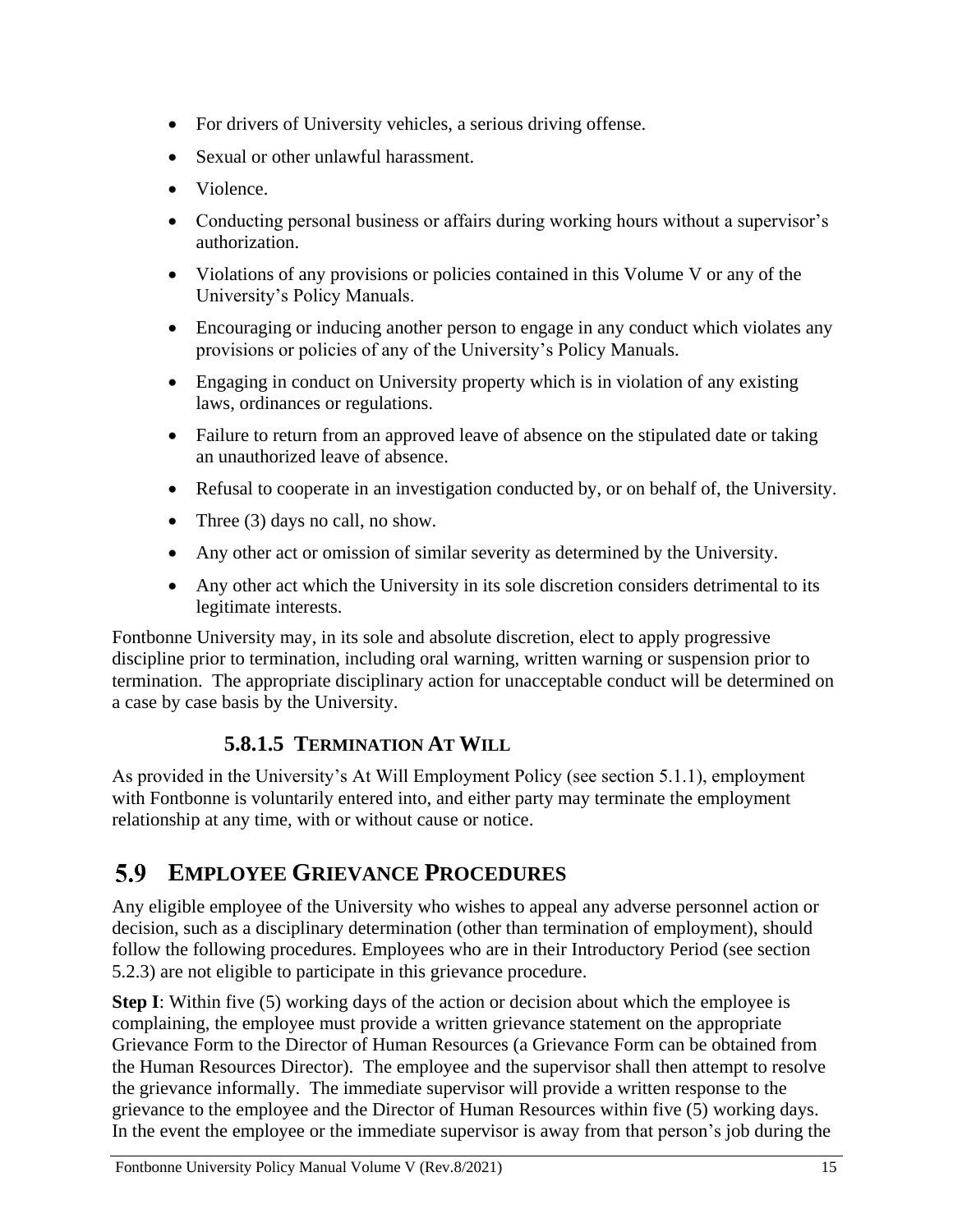course of the above time-frame, the immediate supervisor will receive an extension of time to make the response. Copies of both the grievance and the answer must be signed by both parties and provided to the Director of Human Resources. A copy will also be on file in the employee's personnel file. It is anticipated that most grievances can be resolved at "Step I" by the good faith efforts of both parties.

In the event the grievance is against the Director of Human Resources, the employee will submit a written grievance to the Vice President for Finance and Administration. If the grievance is against the Vice President for Finance and Administration, the Vice President for Academic Affairs will substitute for the Vice President for Finance and Administration in steps II and III.

**Step II**: The employee may appeal an unsatisfactory resolution at the first step by submitting to the Director of Human Resources and the appropriate Vice President responsible for that office or department within the next two (2) working days, a written statement of appeal, setting forth the reasons which underlie the employee's dissatisfaction with the determination made by the supervisor at the conclusion of Step I.

Within the next five (5) working days, the Director of Human Resources shall overturn, modify or uphold the Step I determination set forth in the supervisor's written response. Copies of both the employee's appeal and the Director of Human Resources' decision will be retained in the Human Resources Office and in the employee's personnel file.

**Step III**: The employee may appeal an unsatisfactory determination at Step II to the Vice President for Finance and Administration of the University by submitting a written appeal within the next two (2) working days to the Director of Human Resources and providing a copy to the appropriate Vice President responsible for that office. The Director of Human Resources shall, within the next three (3) working days, submit to the Vice President for Finance and Administration the written appeal and all previous statements, responses and determinations. The Vice President of Finance and Administration's decision shall be made within ten (10) working days. The Vice President for Finance and Administration's decision shall be in writing and will be final. Copies shall be provided to the employee, the supervisor, the appropriate Vice President, the Office of Human Resources and placed in the employee's personnel file.

In all procedures, when computing response time, Saturday, Sunday and holidays are excluded. The reporting procedures outlined in Volume II, section 2.1.3 shall be followed in cases involving allegations of harassment and discrimination.

# <span id="page-15-0"></span>**WORKPLACE VIOLENCE POLICY**

It is the policy of Fontbonne University to promote a safe environment for its employees. We will not tolerate any acts or threats of workplace violence including, but not limited to, physical attacks, threats, offensive acts or remarks, harassment, intimidation, coercion, menacing or aggressive behavior, or disruptive behavior by any associate, former associate or any other person against anyone in or about the University's premises. Further, Fontbonne University will not tolerate any acts or threats of violence against its employees, customers, vendors, or any other visitor on the University's premises or against anyone while engaged in business with or on behalf of the University, both on or off University premises. Individuals who engage in such behavior may be removed from Fontbonne University's premises and may be subject to disciplinary action, up to and including termination and/or legal actions as appropriate.

Guidelines to reporting any workplace violence are as follows: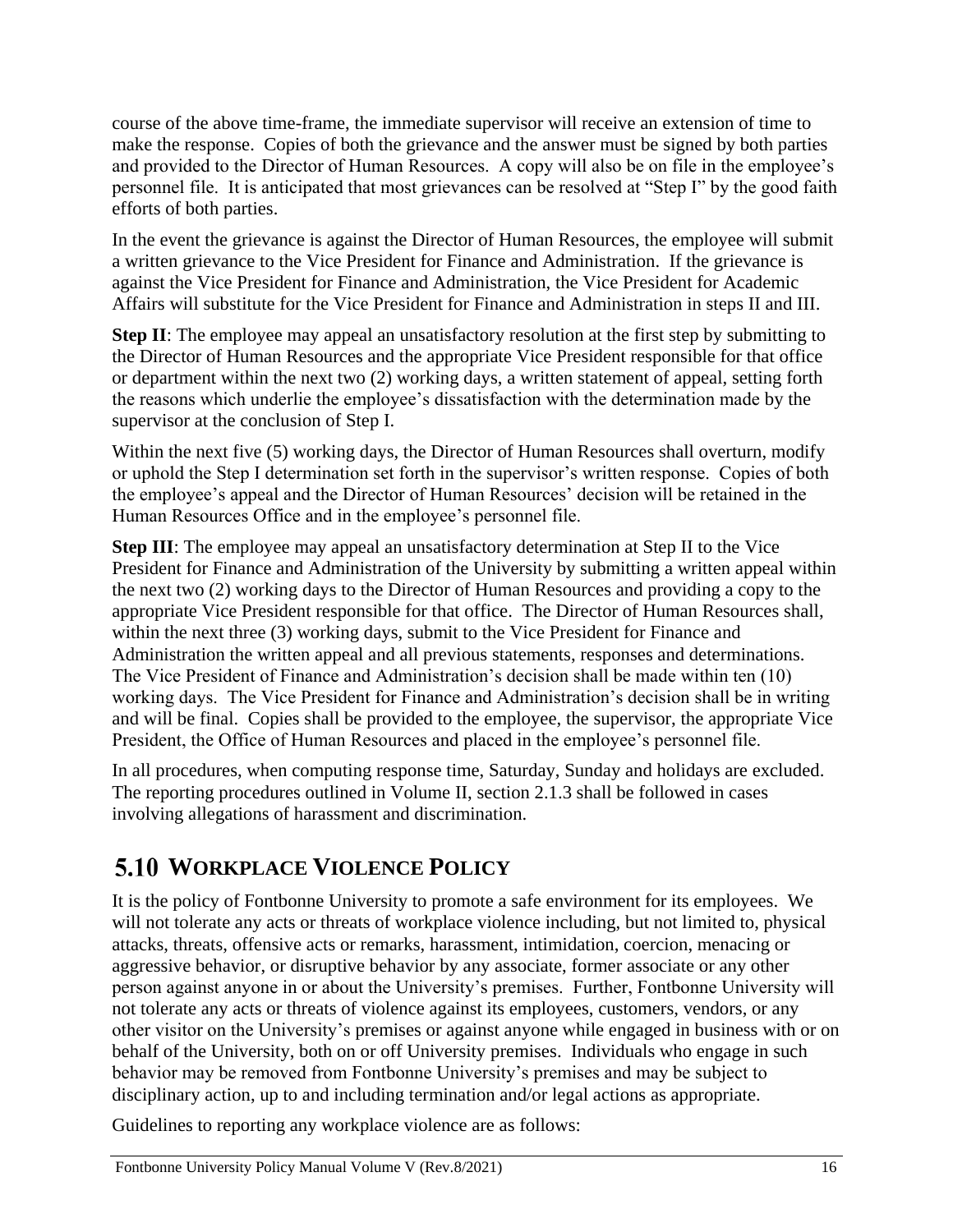- A. Employees must report incidents or threats or acts of physical violence to their immediate supervisor. Threats or assaults which require immediate attention by a supervisor or police should be reported to management or to the police at 911.
- B. Fontbonne will investigate and take prompt action, up to and including immediate termination, against any employee who engages in any threatening behavior, acts of violence, threatening language, gestures or other conduct prohibited by this policy. In addition, jokes or offensive comments regarding violent events will be taken seriously and will not be tolerated.
- C. Fontbonne will also, where possible, take action against any person who is not a University employee who engages in behavior in violation of this policy, and will, where appropriate, notify the policy or other law enforcement agency and will seek prosecution of violators of the policy.

# <span id="page-16-0"></span>**DRUG FREE WORKPLACE – STAFF AND FACULTY**

Fontbonne certifies that a drug-free workplace will be provided in which personnel may perform their responsibilities. The unlawful manufacture, distribution, dispensing, possession, or use of a controlled substance is prohibited on any University property or while conducting University business. Personnel in violation of this prohibition may be required, at the discretion of the University, to participate in a drug abuse counseling or rehabilitation program at the employee's expense, or may be subject to suspension or termination of employment without notice. Please refer to Volume II for the entire policy.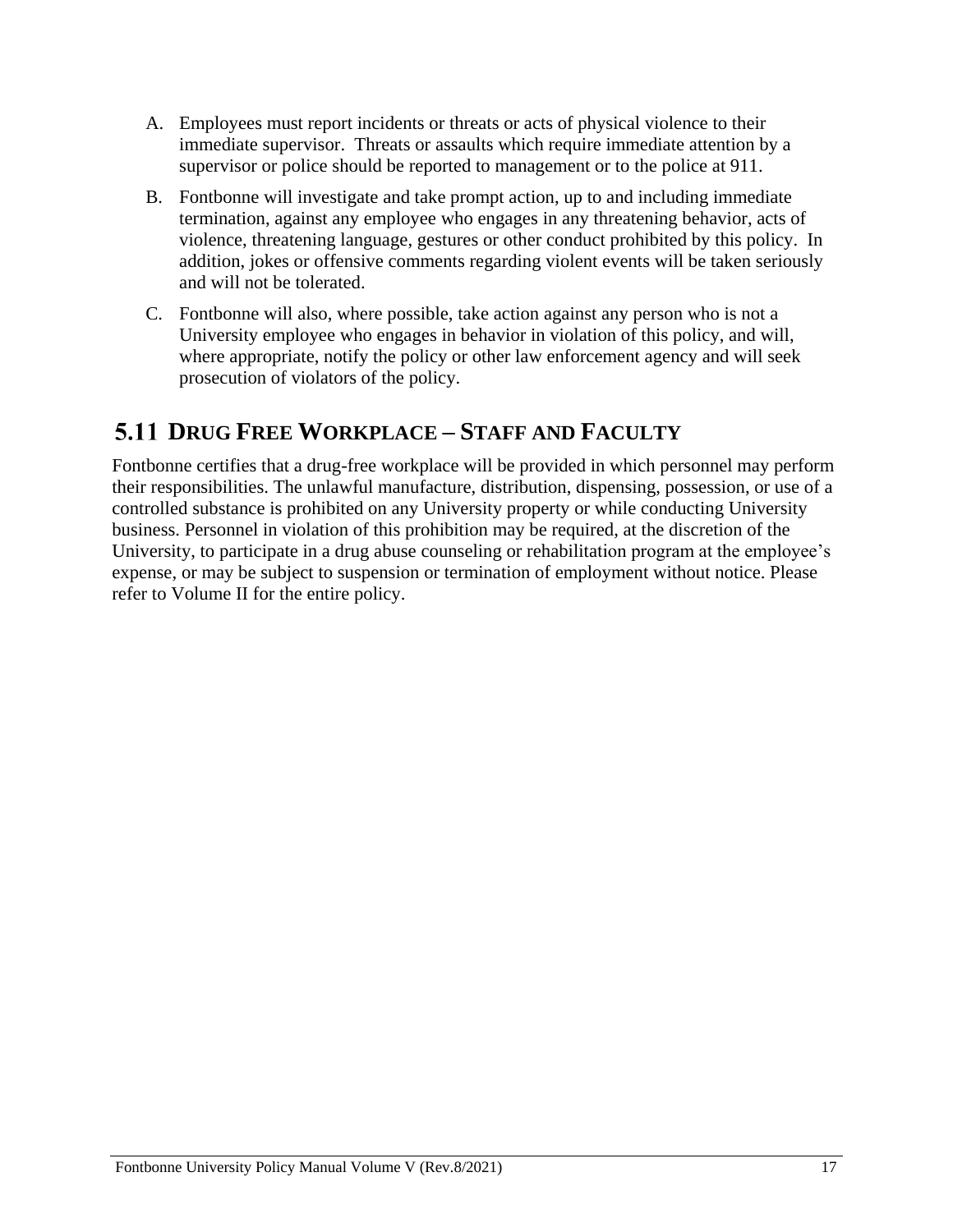# <span id="page-17-0"></span>**APPENDIX 5.0.1: ACKNOWLEDGMENT AND RECEIPT OF THE FONTBONNE UNIVERSITY POLICY MANUAL**

I acknowledge that I have received access to the Fontbonne University Policy Manuals that are applicable to me, and that I have reviewed and will comply with their contents.

I understand and agree that all provisions in the Policy Manuals must be followed at all times. I understand that the University reserves the right to make any adjustments or changes at the University's discretion.

Printed Name

\_\_\_\_\_\_\_\_\_\_\_\_\_\_\_\_\_\_\_\_\_\_\_\_\_\_\_\_\_\_\_\_\_

Signature Date

Read, understand, sign, date and return this Acknowledgment Form to the Director of Human Resources.

\_\_\_\_\_\_\_\_\_\_\_\_\_\_\_\_\_\_\_\_\_\_\_\_\_\_\_\_\_\_\_\_\_ \_\_\_\_\_\_\_\_\_\_\_\_\_\_\_\_\_\_